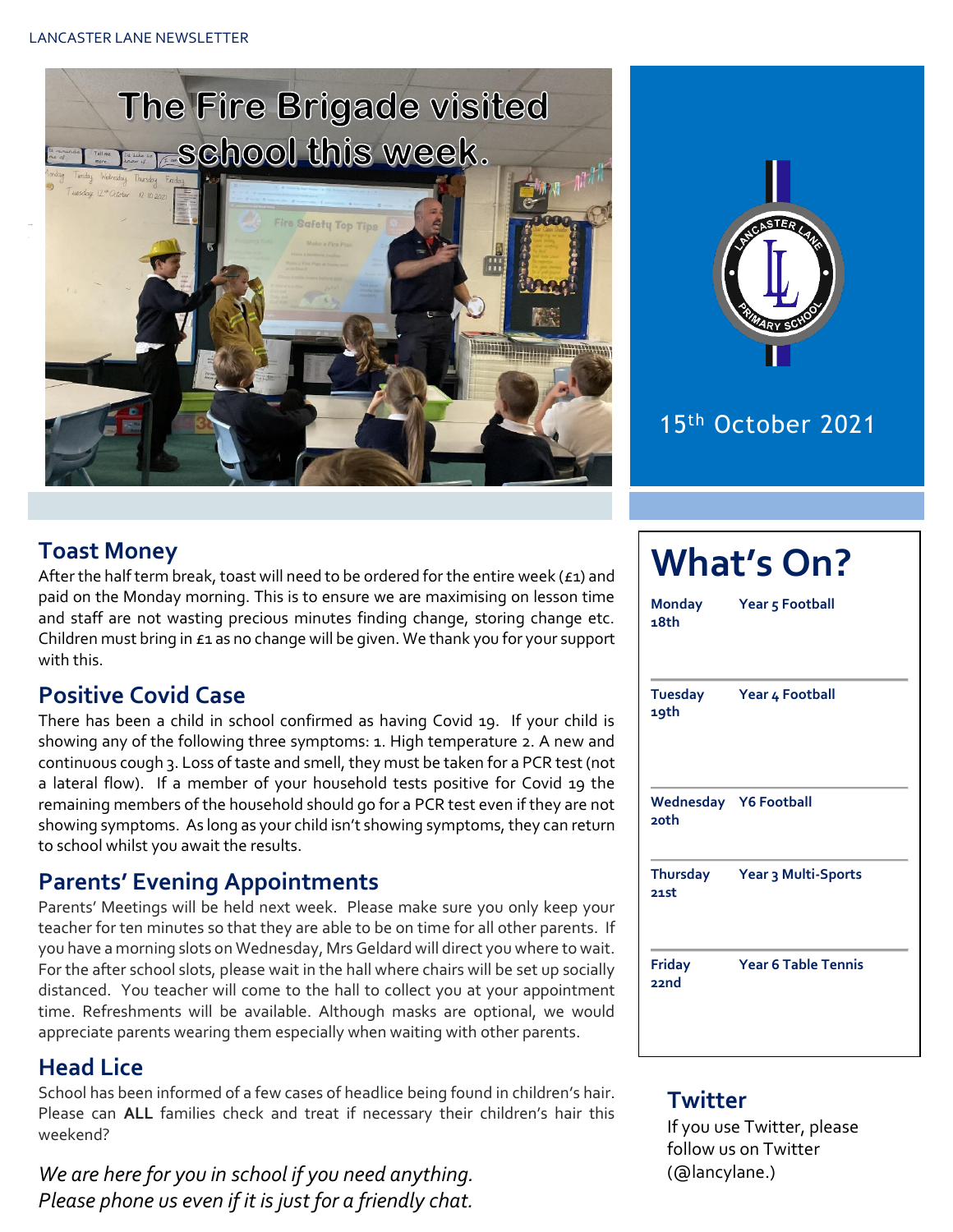



#### **Breakfast Club and Stoppers**

Do you need childcare before or after school as a one off, to fit in with shifts or more regularly? Whatever your needs, Breakfast Club and Stoppers can help out. Should you require a place and aren't already booked in, please phone the school office on 01772 433641 or email stoppers@lancasterlane.lancs.sch.uk. Breakfast Club is £3.50 per session and Stoppers is £8.20 per session.

#### **Squid Games**

It has come to our attention that several children have been watching Squid Games on Netflix. Please refer to the attachment which gives information about Squid Games, a programme which is rated aged 15+ due to its references to suicide and violent and sexual storylines.

## **Online Safety**

• Internet Matters provide age-specific online safety checklists, guides on how to set parental controls on a range of devices, and

a host of practical tips to help children get the most out of their digital world. <https://www.internetmatters.org/>



### **PTA Disco**

The PTA will be running a disco on Thursday, 4th November. 4pm – 4.55pm will be for the infants (Early Learners, reception and Years 1 and 2) and 5pm – 6pm will be for Year  $3 - 6$ . Taz will be running the disco and entry is  $\epsilon_1$  on the door. Refreshments, tattoos and glow sticks will be on sale on the night. Any offers to help run a stall will be greatly appreciated. Please speak to Mrs Geldard.

### **After School Clubs**

After school clubs run by Mr Johnson WILL be on next week if the weather is suitable but clubs run by school staff WILL NOT be running due to parents' meetings. All clubs will resume straight after the half term break.

#### **Non uniform Day**

It is non-uniform day on Tuesday, 19th October in exchange for bringing in a bottle for the Bottle Tombola. If you have any bottle bags that could be used for this, please send them into school. Thank you.

### **School Uniform**

Please remember that school PE kit is PLAIN black leggings, track suit bottoms or shorts with a navy blue sweatshirt. There is a growing number of children coming in with hoodies and logoed / patterned tracksuit bottoms.

#### **Half term**

School closes for half term on Friday, 22nd October at 3.20pm (Stoppers is on) and re-opens on TUESDAY, 2nd November.

#### **And finally…**

When things go wrong don't go with them.